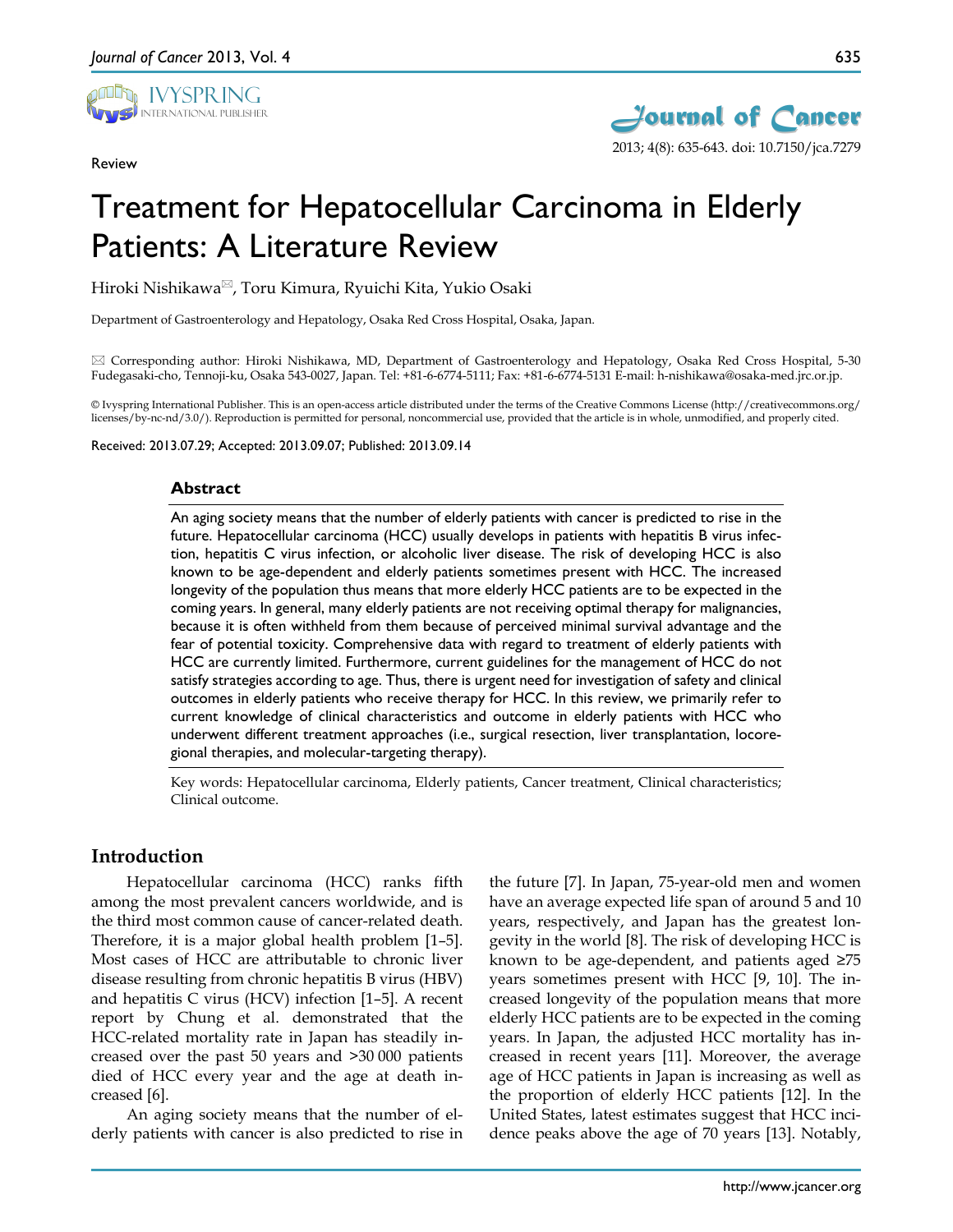together with the increase in the average lifespan, the number of HCC patients who are very old (i.e. >80 years) has been steadily increasing [14].

The number of elderly patients with HCC is expected to increase partly because of the following epidemiological reasons: (1) the rising incidence of liver cirrhosis (LC) unrelated to hepatitis virus, such as non-alcoholic steatohepatitis (NASH)-related LC, which develops over a long period of time; and (2) the delayed effect of antiviral therapy, such as nucleoside analogs for chronic hepatitis B and interferon (IFN) for chronic hepatitis C, on the development of HCC [3–5, 15, 16]. In addition, HCV infection is generally acquired during adult life. The incidence of HCV infection is closely associated with age, although the total number of cases is gradually decreasing because of the effect of antiviral therapy and the screening for HCV antibody in blood donors [17–20]. In patients with HCV infection, old age is associated with more severe histological findings and the presence of LC [10]. One of the most essential issues in clinical settings lies in the increasing number of elderly patients with HCV infection. HCV infection thus constitutes a major part of the etiology in elderly patients with HCC.

The management of elderly patients with HCC is significantly more complicated than that of younger patients because of comorbidity including cardiovascular disease, respiratory disease, diabetes mellitus, renal dysfunction, and altered drug pharmacokinetics [21–34]. In general, many elderly patients are not receiving optimal therapy for malignancies, because it is often withheld because of perceived minimal survival advantage and the fear of potential toxicity [30–35].

The treatment of HCC has significantly improved in the past few decades. The current treatments for HCC with established efficacy include: (1) surgical resection (SR)/liver transplantation (LT); (2) transcatheter arterial chemoembolization (TACE); (3) percutaneous radiofrequency ablation (RFA); (4) percutaneous ethanol injection (PEI); (5) percutaneous microwave coagulation therapy (PMCT); and (6) molecular-targeted therapy (MTT; e.g., sorafenib) [1–5, 36–40]. The optimal therapy should be selected for individual patients with HCC based on the assessment of performance status (PS), tumor-related factors, liver-function-related factors and comorbidity [1–5, 36–40]. However, current guidelines for the management of HCC do not satisfy strategies according to age [41, 42].

As described earlier, the proportion of elderly patients with HCC and their average age is increasing in Japan [6, 10–12]. These trends have led to a rising demand in our country for investigations related to clinical characteristics and outcomes of therapy in elderly patients with HCC. In this review, we mainly refer to current knowledge of clinical characteristics and outcome in elderly patients with HCC who underwent different treatment approaches (i.e., SR, LT, locoregional therapies and MTT).

## **Clinical characteristics of HCC in elderly patients**

The clinical course of liver diseases in elderly patients may differ in several aspects from that in younger patients, although there are no liver diseases specific to those of advanced age [43]. The process of liver carcinogenesis in elderly patients seems to be a distinctive factor. In previous studies, elderly patients with HCC were more likely to be women [14, 21–34, 44]. This may have been associated with a larger female elderly population because of their longer life expectancy. In other words, the proportion of women in the population is known to gradually increase with age [8]. The peak age of HCC occurrence in women is delayed by around 5 years as compared with that in men [45]. Furthermore, in many studies, elderly patients with HCC were more likely to be HCV carriers [14, 21–33, 44]. This finding may be explained by the fact that most HBV carriers acquire the virus via vertical transmission in the perinatal period, whereas most HCV carriers are infected at a later stage in life. HCC is therefore manifested as one of the complications of HCV carriers much later than in HBV carriers [14, 21–33, 44]. The peak age of HCC occurrence thus varies considerably worldwide because of the different distribution of etiological factors. The average age at onset of HBV-related HCC is reported to be 10 years younger than that of HCV-related HCC [46].

Oishi et al. reported that the proportion of elderly HCC patients negative for both hepatitis B surface antigen and HCV antibody (NBNC-HCC) was larger than that of younger HCC patients [47]. Factors other than hepatitis virus or alcohol, or genetic disturbance may be related to the development of HCC in some elderly patients [47]. Patients with NASH-related HCC are more likely to be older than those with hepatitis-virus-related HCC [48, 49]. A large proportion of cases with cryptogenic LC represent end-stage liver disease of NASH [50]. The background liver disease in elderly patients with NBNC-HCC may thus be considerably related to NASH [48, 49].

The prevalence of a normal liver in elderly patients with HCC is reported to be higher than that in younger patients [24–33, 43]. These observations suggest that aging itself is a risk factor linked to liver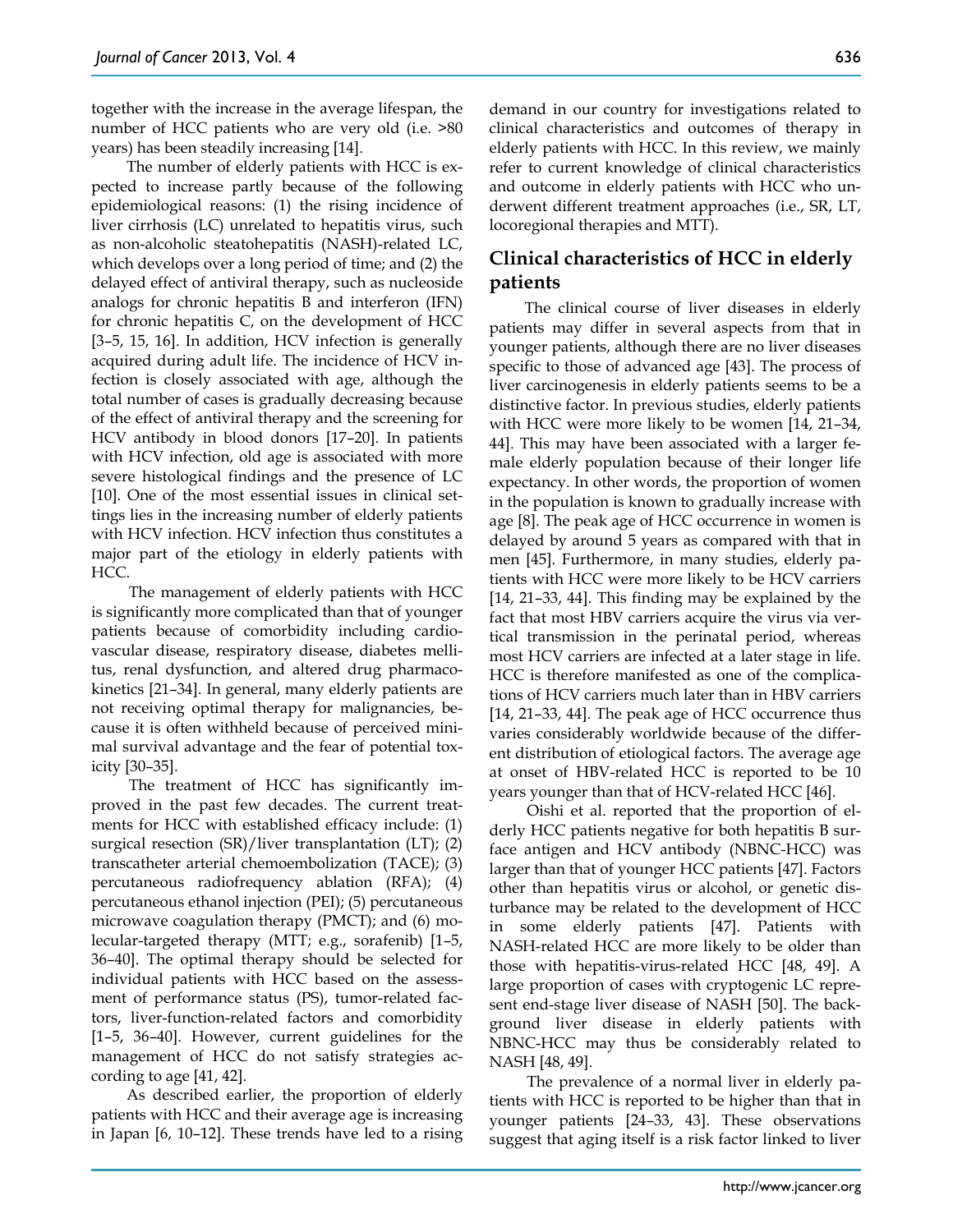carcinogenesis. A previous report revealed that the telomere length in the liver is shortened with the progression of liver fibrosis and/or aging, increasing the risk of HCC development [51]. Aberrant DNA methylation, which is observed in the normal aging process, may also be associated with HCC development in elderly patients [52]. A recent report by Miki et al. demonstrated that HCV patients who received a blood transfusion at an older age developed HCC sooner despite their lower grade of liver fibrosis than those at a younger age [46]. Their results also indicate that aging itself is a risk factor for HCC development.

Several studies reported that the number of HCC nodules in elderly patients was smaller than that in younger patients [24–34, 43, 53–55]. Multicentric liver carcinogenesis is associated with the degree of background liver fibrosis [56, 57]. Less advanced liver fibrosis in elderly patients may explain these observations.

In summary, elderly patients with HCC are more likely to female and HCV carriers compared with younger patients. The degree of background liver fibrosis and tumor-related factors may differ considerably between the two groups. Aging is closely associated with liver carcinogenesis.

## **SR**

Along with LT, SR is regarded as a curative treatment approach for resectable HCC [2, 4, 5, 15, 16, 41, 42, 58]. Furthermore, with technical advancement in surgery for HCC, SR for elderly HCC patients has become safer [59]. Although there is no specific age limitation for surgery for HCC in Japan, elderly patients may have shorter long-term survival after surgery as compared with younger patients because of their expected life span [8, 24–33, 53, 60]. SR for HCC in elderly patients thus deserves serious consideration. According to the European Association for the Study of the Liver (EASL) guidelines, SR is indicated in HCC patients with a single tumor not exceeding 2 cm in diameter, PS 0, Child–Pugh class A, and no portal hypertension [41]. SR is considered the initial first-line treatment for resectable HCC because of its generally good outcome, and the lack brain-dead liver donors in Japan [12]. There have been several studies regarding the outcome and safety in elderly patients with HCC treated with SR [24–33, 47, 53–55, 61, 62].

Sato et al. studied the mortality and complication rates for hepatectomy for HCC in a large sample, using a nationwide Japanese database [Diagnosis Procedure Combination (DPC) database] [61]. Their multivariate logistic regression analyses for in-hospital mortality after hepatectomy for HCC revealed that, with age <60 years as a reference, 60–69 years [hazard ratio (HR), 2.12], 70–79 years (HR, 3.12) and >80 years (HR, 2.48) were significantly associated with in-hospital mortality [61]. This suggested that increased age was closely associated with mortality in patients who underwent surgery for HCC.

Kaibori et al. retrospectively studied the clinicopathological data and outcomes for 333 patients aged  $\leq$ 70 years and 155 aged  $\geq$ 70 years who underwent SR [55]. The overall survival (OS) rates at 3, 5 and 7 years were 69.7%, 57.3% and 44.0%, respectively, in the younger group and 70.3%, 54.6% and 35.8% in the elderly group ( $P = 0.7940$ ). The corresponding 3-, 5- and 7-year disease-free survival (DFS) rates were 38.5%, 22.5% and 18.9%, respectively, in the younger group and 29.9%, 21.1% and 18.1% in the elderly group ( $P = 0.1856$ ). In terms of surgery-related complications, there was no significant difference in the two groups  $(P = 0.7614)$  [55]. They therefore concluded that clinical outcomes of SR for HCC were similar in younger and elderly patients with HCC [55].

In our comparative studies of clinical outcomes and safety between elderly patients who underwent curative SR  $(≥75$  years, n = 92) and younger patients  $($ surgery were 90.0%, 73.3% and 43.0%, respectively, in the elderly group and 91.0%, 77.5% and 64.4% in the control group ( $P = 0.188$ ). The corresponding recurrence-free survival (RFS) rates were 66.3%, 38.8% and 26.2%, respectively, in the elderly group and 66.3%, 38.8% and 22.2% in the control group (*P* = 0.634). There was no significant difference between the two groups in terms of surgery-related serious adverse events (SAEs)  $(P > 0.999)$  [29]. Thus, we concluded that SR appears to be a safe and feasible procedure for the treatment of HCC in elderly patients.

Portolani et al. demonstrated in a multivariate analysis of 175 elderly HCC patients who received surgery that major resection was an adverse predictor linked to OS  $(P = 0.021)$  [62]. They concluded that major resection in elderly patients with HCC must be reserved for selected cases, although they claimed that limited liver resection is a valid option for the treatment of HCC in elderly patients.

Interestingly, there is one report from Japan regarding the outcome of repeat hepatectomy for recurrent HCC in elderly patients with HCC [34]. The authors reported that there was no significant difference in the incidence of postoperative complications or the duration of postoperative hospital stay between elderly  $(≥75$  years, n = 33) and younger (<75 years, n = 88) patients. The 3-year OS rates for the younger and elderly groups were 83% and 73%, respectively (*P* = 0.51). The 3-year DFS rates for the younger and el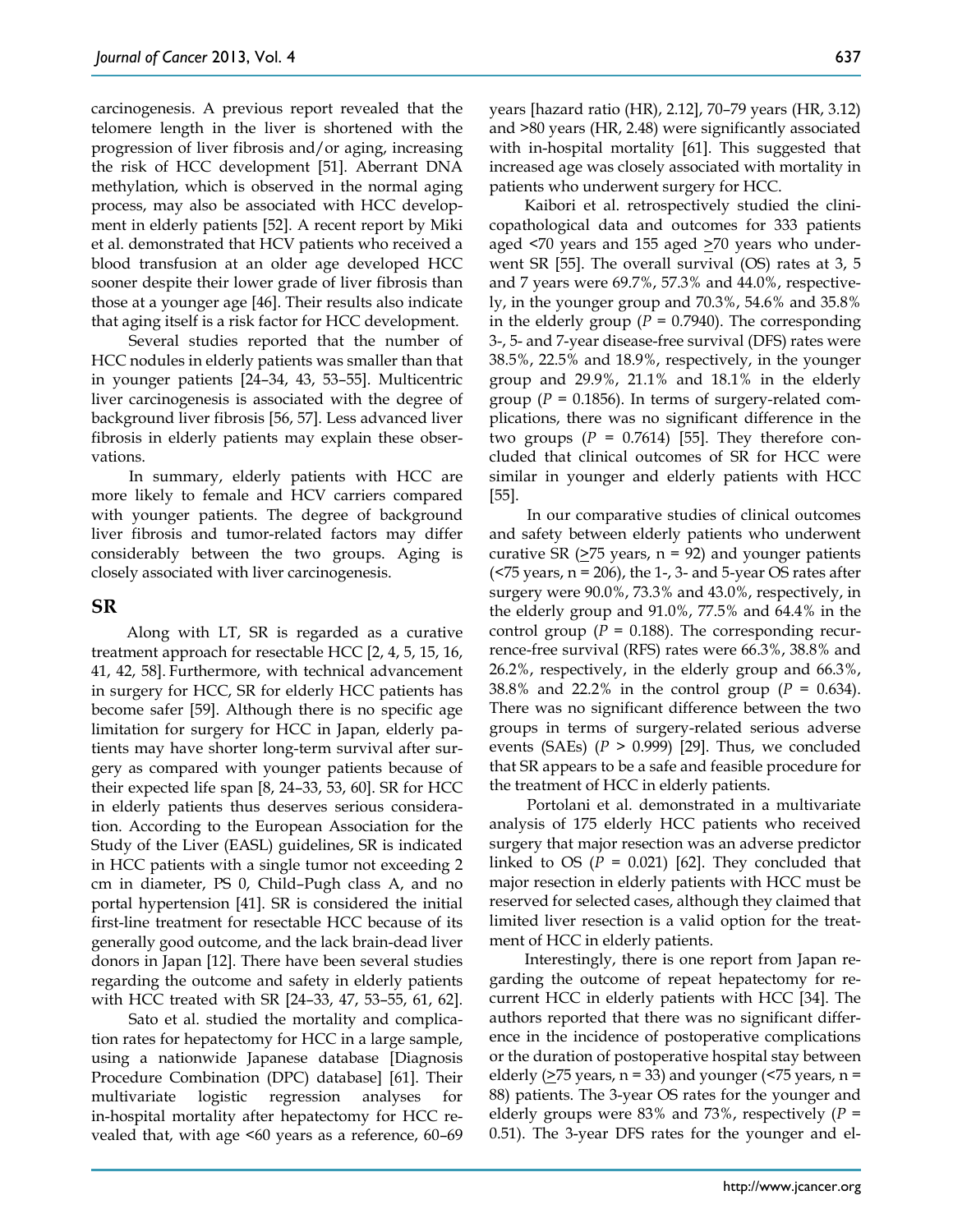derly groups were 35% and 38% (*P* = 0.88) [34]. Repeat hepatectomy may be a safe procedure in some elderly patients with HCC.

In summary, elderly patients with HCC who underwent SR had comparable prognosis compared with younger patients, and SR for elderly patients with HCC may be safe. Previous studies regarding comparison of survival of SR in elderly patients and younger patients are summarized in Table 1.

## **LT**

LT is considered as an important treatment option in western countries even in patients with decompensated cirrhosis of various causes [4, 63–65]. Given the Milan criteria are satisfied, living-donor partial LT for the treatment of decompensated cirrhosis complicated with HCC has been covered by the national health insurance system in Japan since 2004 [66]. Living-donor LT is the major choice of treatment because of the shortage of brain-dead donors in Japan [4, 63–67].

There is an arbitrary age limit for LT because of the increased comorbidity in elderly patients [68]. In general, HCC patients aged >65–70 years are not considered as potential candidates for LT [69]. However, there are several data regarding clinical outcomes in elderly patients with or without HCC who underwent LT [60, 68–72].

Randell et al. reported that for LT recipients aged >65 years, the annual death rate per 1000 patients at risk rose from 49 in 1991 to 185 in 2000 [71]. They emphasized that although elderly patients should not be completely excluded as candidates for LT, careful consideration during the evaluation process is required. Zetterman et al. also demonstrated that recipient age was a significant predictor for survival in patients with HCV infection [72].

**Table 1.** Previous studies regarding comparison of clinical outcomes in younger and elderly patients treated with surgical resection for hepatocellular carcinoma.

| Author/<br>year/country                | Treatment                   | Definition No. of     | patient |     | <b>OS</b>            |                         | R(D)FS               |                              | Morbidity rate      |                          | Mortality<br>rate |                      |
|----------------------------------------|-----------------------------|-----------------------|---------|-----|----------------------|-------------------------|----------------------|------------------------------|---------------------|--------------------------|-------------------|----------------------|
|                                        |                             | of elderly<br>patient |         |     |                      |                         |                      |                              |                     |                          |                   |                      |
|                                        |                             |                       | Y       | E   | Y                    | $\mathbf E$             | Y                    | $\mathbf E$                  | Y                   | E                        | Y                 | $\mathbf E$          |
| Takenaka et al<br>/1994/Japan [33]     | Surgery                     | >70 years             | 229     | 39  | 51.6%<br>$(5-year)$  | 75.9%**<br>$(5-year)$   | 31.0%<br>$(5-year)$  | $30.4\%**$<br>$(5$ -year $)$ | 2%<br>(LF)<br>only) | $10\%*$<br>(LF)<br>only) | 1.0%              | $5.0\%*$             |
| Poon et al<br>/1999/China [27]         | Surgery                     | >70 years             | 299     | 31  | 51%<br>$(3-year)$    | 58%**<br>$(3-year)$     | 38%<br>$(3-year)$    | $27\%**$<br>$(3$ -year)      | 40%                 | 48%**                    | 6%                | $10\%*$              |
| Cescon et al<br>/2003/Italy [53]       | Right hepatectomy >70 years |                       | 99      | 23  | 53.9%<br>$(3-year)$  | 64.2%**<br>$(3-year)$   | <b>NA</b>            | NA                           | 32.3%               | 39.1%** 2.0%             |                   | $0\%**$              |
| Yeh et al<br>/2004/Taiwan [28]         | Surgery                     | >70 years             | 398     | 34  | 45.5%<br>$(3-year)$  | 64.3%**<br>$(3-year)$   | 26.5%<br>$(5-year)$  | 28.7%**<br>$(5-year)$        | NA                  | NA                       | 7.7%              | $10.5**$             |
| Zhou et al.<br>/2006/China [30]        | Surgery                     | $\geq 65$ years 125   |         | 54  | 49.1%<br>$(3$ -year) | 56.8%**<br>$(3-year)$   | 33.8%<br>$(3-year)$  | 36.0%**<br>$(3-year)$        | <b>NA</b>           | NA                       | 2.4%              | $0\%**$              |
| Kondo et al<br>/2008/Japan [24]        | Surgery                     | >70 years             | 199     | 95  | NA                   | $NA**$                  | <b>NA</b>            | <b>NA</b>                    | 43.8%               | 41.3%** NA               |                   | <b>NA</b>            |
| Kaibori et al<br>/2009/Japan [55]      | Surgery                     | >70 years             | 333     | 155 | 69.7%<br>$(3$ -year) | 70.3%<br>$(3$ -year)    | 38.5%<br>$(3-year)$  | 29.9%**<br>$(3$ -year)       | 19%                 | 18%**                    | 4%                | $3\%**$              |
| Oishi et al<br>/2009/Japan [47]        | Surgery                     | >75 years             | 504     | 62  | 81%<br>$(3$ -year)   | $77\%**$<br>$(3$ -year) | 46%<br>$(3-year)$    | $43\%**$<br>$(3$ -year)      | 19%                 | $22\%**$                 | $1\%$             | 0%                   |
| Huang et al<br>/2009/China [25]        | Surgery                     | >70 years             | 268     | 67  | 39.9%<br>$(3-year)$  | 54.6%*<br>$(3-year)$    | 40.8%<br>$(3-year)$  | 57.7%**<br>$(3-year)$        | 4.5%                | 9%**                     | 1.1%              | $1.5%$ *<br>$\ast$   |
| Shirabe et al<br>/2009/Japan [54]      | Surgery                     | >80 years             | 43      | 307 | 84.4%<br>$(2-year)$  | 75.6%**<br>$(2-year)$   | <b>NA</b>            | NA                           | 22%                 | 26%**                    | 0%                | $0.3\%*$<br>$\star$  |
| Mirici-Cappa et al<br>/2009/Italy [32] | Surgery                     | >70 years             | 43      | 142 | 61.6%<br>$(3-year)$  | 67.3%**<br>$(3-year)$   | <b>NA</b>            | NA                           | NA                  | NA                       | <b>NA</b>         | <b>NA</b>            |
| Portolani et al<br>/2011/Italy [62]    | Limited resection           | >70 years             | 276     | 175 | NA                   | $NA**$                  | 41.9%<br>$(3-year)$  | 37.1%**<br>$(3-year)$        | 16.7%               | 16.0%** 4.2%             |                   | $3.2\%$ *<br>$\star$ |
| Su et al<br>/2012/Taiwan [26]          | Surgery                     | >55 years             | 700     | 374 | 67.3%<br>$(3-year)$  | 66.4%*<br>$(3-year)$    | <b>NA</b>            | $NA**$                       | NA                  | NA                       | NA                | <b>NA</b>            |
| Nishikawa et al<br>/2013/Japan [29]    | Surgery                     | >75 years             | 206     | 92  | 77.5%<br>$(3$ -year) | 73.3%**<br>$(3$ -year)  | 38.8%<br>$(3$ -year) | 38.8%**<br>$(3$ -year)       | 15.5%               | 16.3%** NA               |                   | NA                   |

OS; overall survival, R(D)FS; recurrence (disease)-free survival, Y; younger patients, E; elderly patients, LF; liver failure, NA; not available, \* statistically significant, \*\* statistically not significant.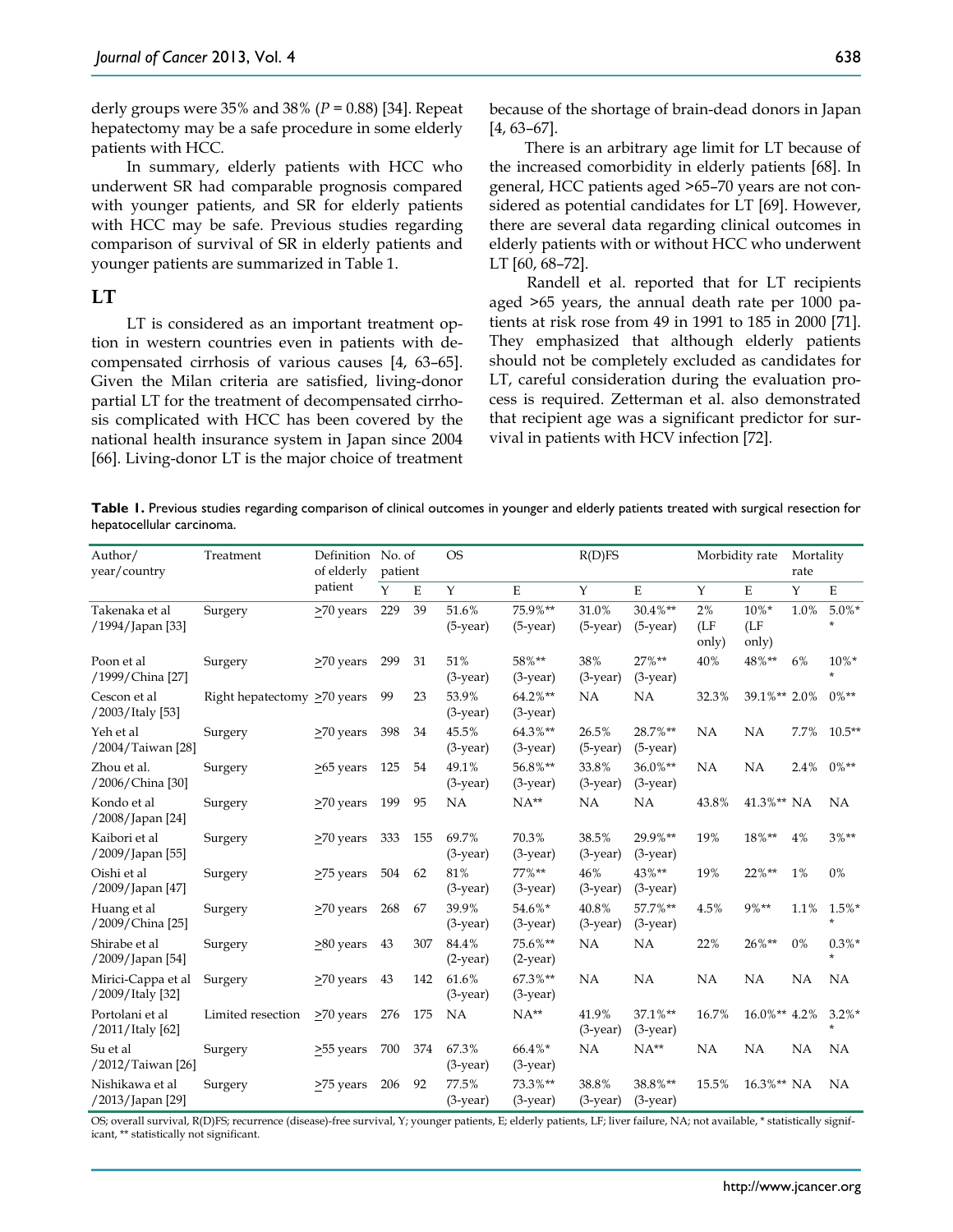Taner et al. reported in 13 patients (aged  $\geq 75$ years) who underwent orthotopic LT that there were no intraoperative or perioperative deaths and seven patients are still alive with a mean survival period of 65 months [68]. They concluded that advanced age itself is not considered a contraindication for LT. A recent report from Canada demonstrated in 822 patients who received deceased donor LT (197 donors aged >60 years) that HCV infection and recipient age were the only adverse predictors for graft and patient survival in those receiving an older graft [70].

With regard to LT for patients with HCC, a recent report from Switzerland revealed in 30 HCC patients experiencing post-transplant HCC recurrence that time from transplant to HCC recurrence  $(P =$ 0.001) and history of rejection  $(P = 0.043)$  were independent predictors linked to post-recurrence survival, and advanced age was not a significant predictor associated with survival [60].

Overall, although LT for elderly patients is not always contraindicated, thoughtful consideration for LT and careful observation after LT are needed.

#### **Percutaneous treatment**

Since its introduction in Japan in 1999, RFA has rapidly gained popularity because of its excellent antitumor effect, safety and low invasiveness. Now, RFA is the first-line percutaneous treatment for HCC [1–5, 21, 39, 73–78]. The current EASL guidelines recommend percutaneous RFA for HCC with PS 0–2, Child–Pugh class A or B, and ≤3 unresectable tumors of ≤3 cm diameter. Even in patients with unresectable tumors >3 cm, percutaneous RFA in combination with TACE is recommended to expand the ablated area [42, 79]. More recently, several investigators have used RFA to treat selected patients with resectable HCC with favorable clinical outcomes, and RFA is gradually gaining popularity in the treatment of resectable HCC in many countries, in addition to Japan [78].

In general, elderly patients have a high incidence of comorbidity such as cardiovascular disease, diabetes mellitus and chronic renal disease, and are considered high-risk patients for SR [22–34, 53–55, 62]. Thus, radical SR of HCC may be less feasible in elderly patients than in younger patients in several aspects, and RFA therapy may be an acceptable alternative [74–80].

Sato et al. studied the mortality and complication rates for RFA of HCC in a large sample, using a nationwide Japanese database (DPC) [61]. Their multivariate logistic regression analyses for in-hospital mortality after RFA for HCC revealed that, with age <69 years as a reference, 70–79 years (HR, 7.05) and >80 years (HR, 8.12) were significantly associated with in-hospital mortality. This suggested that increased age was closely associated with mortality in patients who underwent RFA for HCC, as well as in those who underwent surgery.

Shiina et al. conducted a large single-center retrospective study involving 1170 HCC patients [269 (23.0%) >75 years old] who underwent RFA [76]. In their multivariate analysis, increasing age was significantly associated with OS [HR, 1.03; 95% confidence interval (CI), 1.02–1.04; *P* < 0.0001) [76].

Takahashi et al. conducted a retrospective comparative study between younger  $($ <75 years, n = 354) and elderly  $(≥75 \text{ years}, n = 107)$  patients who underwent curative RFA [22]. The cumulative OS rates at 3 and 5 years were 82% and 61%, respectively, in the elderly group and 80% and 63% in the younger group  $(P = 0.824)$ . The cumulative RFS rates were 49% at 3 years in the elderly group and 49% at 3 years in the younger group ( $P = 0.594$ ). The major complication rates were 2.8% (3/107) in the elderly group and 3.67% (13/354) in the younger group. They concluded that RFA treatment might be safe and effective in elderly patients, as well as younger HCC patients [22]. In our recent comparative study ( $n = 368$ : 130 HCC patients aged >75 years and 238 HCC patients aged <75 years), the 1- and 3-year OS rates after RFA were 90.0 and 64.1%, respectively, in the elderly group, and 97.6 and 83.7% in the younger group (*P* = 0.001) [21]. The corresponding RFS rates after RFA were 66.9% and 21.3%, respectively, in the elderly group and 80.5% and 40.0% in the younger group (*P* = 0.001). The 1- and 3-year local tumor progression rates after RFA were 15.0% and 43.0%, respectively, in the elderly group and 8.3% and 26.3% in the younger group ( *=* 0.002). In terms of SAEs related to RFA, there was no significant difference between these two groups (*P* = 0.670). We concluded that clinical outcomes in the elderly group were poorer than those in the younger group, although RFA in the elderly patients was a safe procedure.

Overall, whether elderly patients with HCC treated with ablative therapies have comparable clinical outcomes as compared with younger patients remains controversial. Previous reports with regard to comparison of survival of ablative therapies in elderly patients and younger patients are summarized in Table 2.

## **TACE**

TACE is a procedure whereby an embolizing agent after intra-arterial injection of an anticancer drug is injected into the hepatic artery to deprive the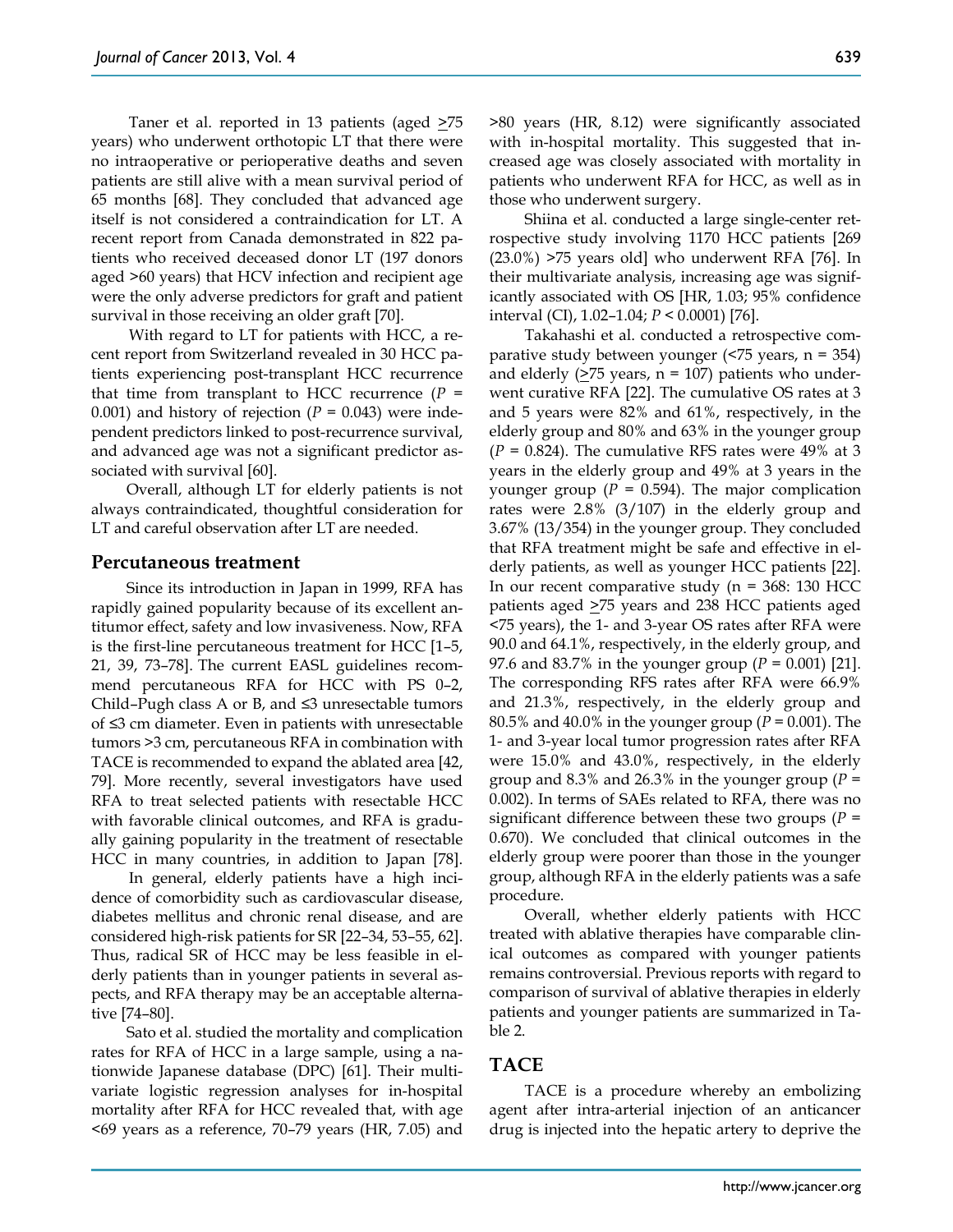tumor of its major nutrient source via embolization of the nutrient artery, resulting in ischemic necrosis of the tumor [81–88]. TACE is the most frequently used treatment for unresectable HCC in Japan where it was originally developed [82, 85–88]. The EASL guidelines recommend TACE for unresectable, Child–Pugh class A or B multiple HCC with no vascular invasion, whereas in Japan, TACE is recommended even for HCC patients with vascular invasion if radiological portal invasion (Vp) is Vp1 or Vp2 [41, 42].

Previously, old age was considered to be a contraindication for TACE in the treatment of HCC [89]. However, a recent study demonstrated that the prognostic factors affecting the survival of HCC patients treated with TACE included: (1) tumor stage; (2) tumor markers; and (3) hepatic functional reserve [82]. Advanced age was not an adverse predictor in patients with HCC treated with TACE.

Yau et al. conducted a large comparative study in 1040 HCC patients treated with TACE (197 aged  $\geq$ 70 years and 843 <70 years) [44]. Both the overall median survival (14.0 *vs.* 8.1 months, *P* < 0.003) and disease-specific survival (15.2 *vs.* 8.7 months, *P* < 0.001) were significantly higher in elderly than young patients and no significant difference was observed in terms of TACE-related mortality between the young and elderly patients (3% *vs.* 4%, *P* = 0.49). They concluded that elderly patients with HCC treated with TACE had comparable efficacy and tolerability to those in younger patients.

Likewise, Cohen et al. conducted a prospective cohort study regarding TACE for HCC including 102 HCC patients (34 aged <65 years, 45 aged 65–75 years, and 23 aged  $\geq$ 75 years) [14]. Their results revealed that OS rates at 1, 2 and 3 years were 74%, 37% and 31%, respectively, in patients aged <65 years; 83%, 66% and 48% in patients aged 65–75 years; and 86%, 41% and 23% in patients aged ≥75 years ( $P = 0.19$ ). Advanced age was not associated with the rate of adverse events.

A recent study from Italy compared the outcomes among elderly  $(≥70 \text{ years}, n = 128)$  and younger patients ( $\leq 70$  years,  $n = 197$ ) with unresectable HCC who received radioembolization [90]. It demonstrated that radioembolization was equally well tolerated in the two groups and there was no significant difference in survival between the two groups ( $P = 0.942$ ). This suggested that radioembolization is well-tolerated and effective for elderly as well as younger patients.

Overall, elderly patients with unresectable HCC treated with TACE had comparable clinical outcomes compared with younger patients and TACE for elderly patients with unresectable HCC seems to be a safe procedure. Previous studies comparing survival of TACE for HCC in elderly and younger patients are summarized in Table 2.

**Table 2.** Reports of previous studies regarding of comparison of clinical outcomes in younger and elderly patients treated with locoregional therapies for hepatocelluar carcinoma.

| Author<br>/year/country                | Treat-<br>ment | Child-<br>Pugh   | elderly pa-<br>tient | Definition of No. of patient            |     | <b>OS</b>                    |                          | R(D)FS               |                          | Morbidity<br>rate |                | Mortality<br>rate |           |
|----------------------------------------|----------------|------------------|----------------------|-----------------------------------------|-----|------------------------------|--------------------------|----------------------|--------------------------|-------------------|----------------|-------------------|-----------|
|                                        |                |                  |                      | Y                                       | Ε   | Y                            | E                        | Y                    | Ε                        | Y                 | Ε              | Y                 | E         |
| Tateishi et al<br>/2005/Japan [77]     | <b>RFA</b>     | A/B              | >68 years            | 160                                     | 159 | 79.2%<br>$(3-year)$          | 76%**<br>$(3$ -year)     | <b>NA</b>            | <b>NA</b>                | NA.               | <b>NA</b>      | NA                | <b>NA</b> |
| Takahashi et al<br>/2010/Japan [22]    | <b>RFA</b>     | A/B              | >75 years            | 354                                     | 107 | 80%<br>$(3$ -year)           | 82%**<br>$(3-year)$      | 49%<br>$(3-year)$    | 49%**<br>$(3-year)$      |                   | 3.7% 2.8%** 0% |                   | $0\%**$   |
| Mirici-Cappa et al<br>/2010/Italy [32] | PEI            | $RFA$ or $A/B/C$ | >70 years            | 230                                     | 195 | 52.9%<br>$(3-year)$          | 53.4%**<br>$(3$ -year)   | <b>NA</b>            | <b>NA</b>                | NA.               | NA.            | NA NA             |           |
| Kao et al<br>/2012/Taiwan [23]         | <b>RFA</b>     | A/B              | >65 years            | 100                                     | 158 | 87%<br>$(3-year)$            | 83.1%*<br>$(3-year)$     | 39.8%<br>$(3-year)$  | 21.9%*<br>$(3-year)$     | NA NA             |                | NA NA             |           |
| Nishikawa et al<br>$/2012$ /Japan [21] | <b>RFA</b>     | A/B              | >75 years            | 238                                     | 130 | 83.7%<br>$(3-year)$          | 64.1%*<br>$(3-year)$     | 40.0%<br>$(3$ -year) | $21.3\%*$<br>$(3$ -year) |                   | 1.3% 2.3%** 0% |                   | $0\%**$   |
| Poon et al<br>/1999/China [27]         | TACE           | A/B              | >70 years            | 317                                     | 67  | 18%<br>$(3$ -year)           | 25%**<br>$(3$ -year)     | <b>NA</b>            | <b>NA</b>                | 26%               | $24\%**$       | 5%                | $7\%**$   |
| Yau et al<br>/2009/China [44]          | TACE           | A/B/C            | >70 years            | 843                                     | 197 | 14.9%<br>$(3$ -year)         | $23.2\%*$<br>$(3$ -year) | <b>NA</b>            | <b>NA</b>                | 27%               | $24\%**$       | 3.5% 4.7%         | $***$     |
| Mirici-Cappa et al<br>/2010/Italy [32] |                | TACE $A/B/C$     | >70 years            | 396                                     | 158 | 32.0%<br>$(3$ -year)         | 36.4%**<br>$(3$ -year)   | ΝA                   | NA                       | NA.               | NA             | NA .              | NA        |
| Cohen et al<br>/2013/Israel [14]       |                | TACE $A/B/C$     | >75 years            | 38( <sub>65yr</sub> )/<br>$41(65-75yr)$ | 23  | $31\%/$<br>48%<br>$(3-year)$ | 23%**<br>$(3$ -year)     | <b>NA</b>            | <b>NA</b>                | NA NA             |                | NA NA             |           |

OS; overall survival, R(D)FS; recurrence (disease)-free survival, Y; younger patients, E; elderly patients, RFA; radiofrequency ablation, PEI; percutaneous ethanol injection, TACE; transcatheter arterial chemoembolization, NA; not available, \* statistically significant, \*\* statistically not significant.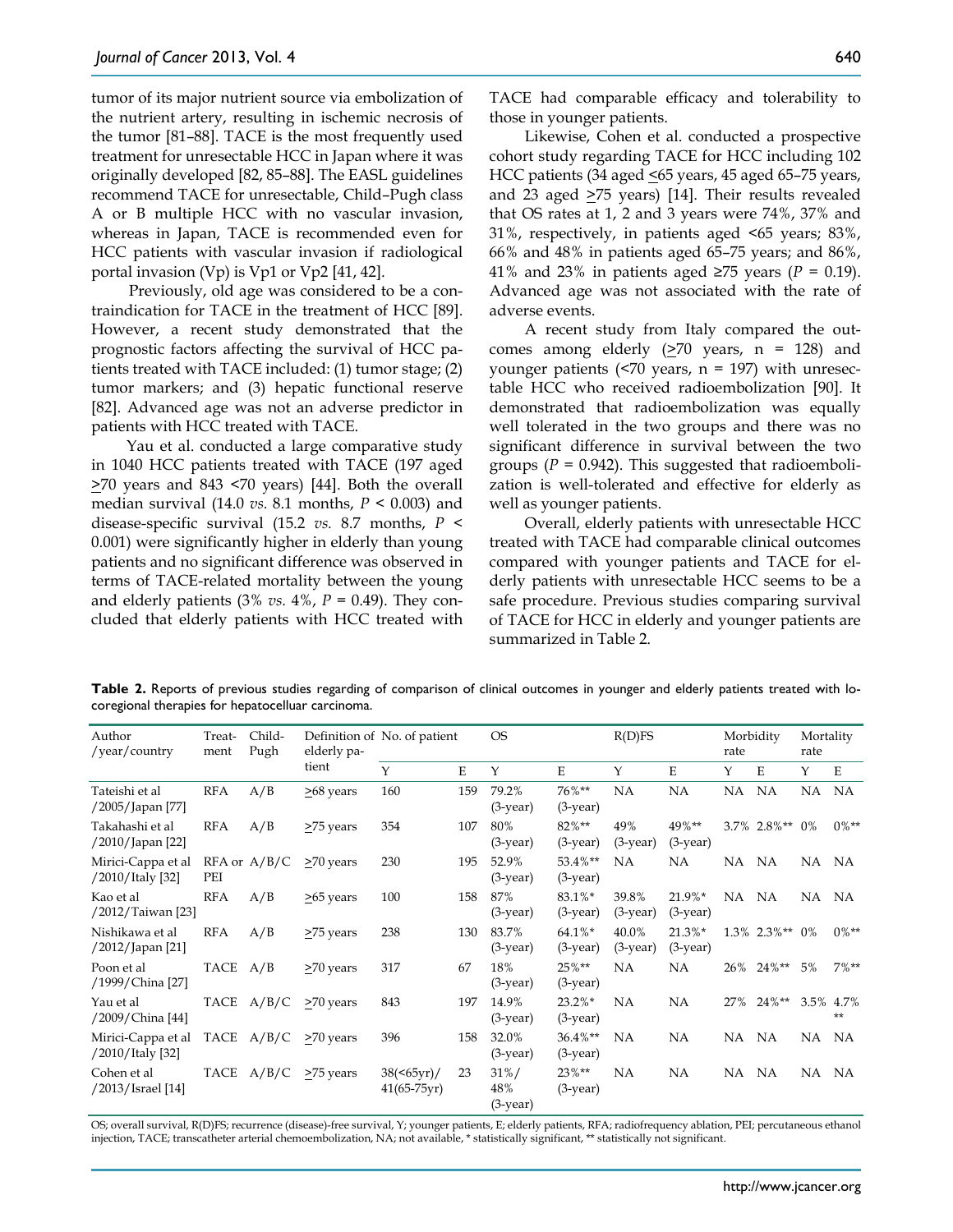## **Molecular-targeted therapy (sorafenib)**

There has long been a lack of concrete evidence to support systemic chemotherapy for unresectable advanced HCC [91]. However, after the clinical efficacy of a molecular-targeted drug, sorafenib, for unresectable advanced HCC was shown in two RCTs (SHARP trial and Asia–Pacific trial), this drug was approved for the treatment of unresectable advanced HCC in Japan in 2009 [92, 93]. The EASL guidelines recommend sorafenib for unresectable, advanced, Child–Pugh class A or B HCC with PS 0–2 and vascular invasion or distant metastasis [41]. According to the Japanese guidelines, sorafenib is recommended for unresectable, advanced, Child–Pugh class A HCC with vascular invasion or distant metastasis, as well as for patients intolerant to TACE or in whom the procedure of TACE is anatomically unsuitable [42, 94, 95].

Systemic chemotherapy for advanced cancer is often either modified or withheld for the management of elderly patients with advanced cancer for fear of potential toxicity [96–98]. Furthermore, several adverse events associated with sorafenib have been reported [92–95, 99–105]. Especially in elderly patients with advanced HCC who undergo sorafenib therapy, caution is needed for the expected SAEs, because they have higher comorbidity and poorer PS, and SAEs cause treatment discontinuation [96–98].

Wong et al. compared the efficacy and tolerability of sorafenib elderly (age ≥70 years, n = 37) and younger (age  $\leq 70$  years,  $n = 135$ ) patients with advanced HCC [96]. The median progression-free survival time was similar in the elderly and younger groups (2.99 months *vs.* 3.09 months; *P* = 0.275), as was the OS time  $(5.32 \text{ months } vs. 5.16 \text{ months}; P =$ 0.310). Grade 3 or 4 SAEs were observed in 68.6% of the elderly and 62.7% of the younger patients ( $P =$ 0.560). They concluded that the survival benefits and overall treatment-related SAEs of sorafenib are comparable in elderly and younger patients with advanced HCC. Likewise, a study from Italy investigated the impact of age on the effects of sorafenib therapy in patients with HCC and LC [97]. In 150 patients [90 in the younger group (<70 years) and 60 in the elderly group  $(≥70 \text{ years})$ ], the median time to progression (TTP) and OS were longer in the elderly than the younger group (12 *vs.* 8 months and 16 *vs.* 12 months, respectively), although the differences were not significant. Grade 3 and 4 SAEs were more frequent in the younger than the older group (15.7% *vs.* 9.2%, respectively;  $P = 0.0146$ ), suggesting that elderly patients with HCC and LC tolerate sorafenib therapy compared with younger patients with HCC and LC.

On the contrary, Morimoto et al. reported that the discontinuation rate of sorafenib therapy for advanced HCC because of SAEs was more frequent among patients aged  $\geq$ 75 years (41.7%) than among those aged <75 years (15.0%) with the standard dose of sorafenib (800 mg daily) (*P* = 0.047) [106].

There is one report about the usefulness of a reduced starting dose of sorafenib in elderly patients with advanced HCC [98]. In 60 elderly patients with HCC aged  $\geq$ 70 years who received reduced dose sorafenib, median TTP was 7.0 months (95% CI, 5.2–8.7 months) and median survival was 10.0 months (95% CI, 5.0–14.9 months). Quality of life did not show any significant change during the study. The results emphasized the usefulness of reduced dose sorafenib in elderly patients with HCC.

However, there is still a lack of sufficient evidence of clinical usefulness and safety of sorafenib therapy in elderly patients with advanced HCC. Further cumulative clinical evidence is needed.

### **Conclusion**

We reviewed the clinical characteristics and outcomes of each therapy in elderly patients with HCC. Etiology of background liver disease, male to female ratio, degree of liver fibrosis, proportion of patients with comorbidity, and tumor characteristics differ considerably between elderly and younger patients with HCC. In each therapy for HCC, that is, SR, LT, ablative therapies, TACE and MTT, some elderly patients with HCC may have comparable clinical outcomes and safety compared with younger patients. However, further clinical evidence is needed to confirm these results.

#### **Acknowledgment**

The authors would like to thank all the staff in our department for their valuable support.

#### **Conflict of interest**

The authors have not received any financial support for this article and have no conflicts of interest to declare.

#### **References**

- 1. Kudo M. Radiofrequency ablation for hepatocellular carcinoma: updated review in 2010. Oncology 2010; 78: 113-24.
- 2. Livraghi T, Mäkisalo H, Line PD. Treatment options in hepatocellular carcinoma today. Scand J Surg 2011; 100: 22-9.
- 3. El-Serag HB. Epidemiology of viral hepatitis and hepatocellular carcinoma. Gastroenterology 2012; 142: 1264-73.
- 4. de Lope CR, Tremosini S, Forner A, et al. Management of HCC. J Hepatol 2012; 56 Suppl 1: S75-S87.
- 5. El-Serag HB. Hepatocellular carcinoma. N Engl J Med 2011; 365(12): 1118-27.
- 6. Chung H, Ueda T, Kudo M. Changing trends in hepatitis C infection over the past 50 years in Japan. Intervirology. 2010; 53(1): 39-43.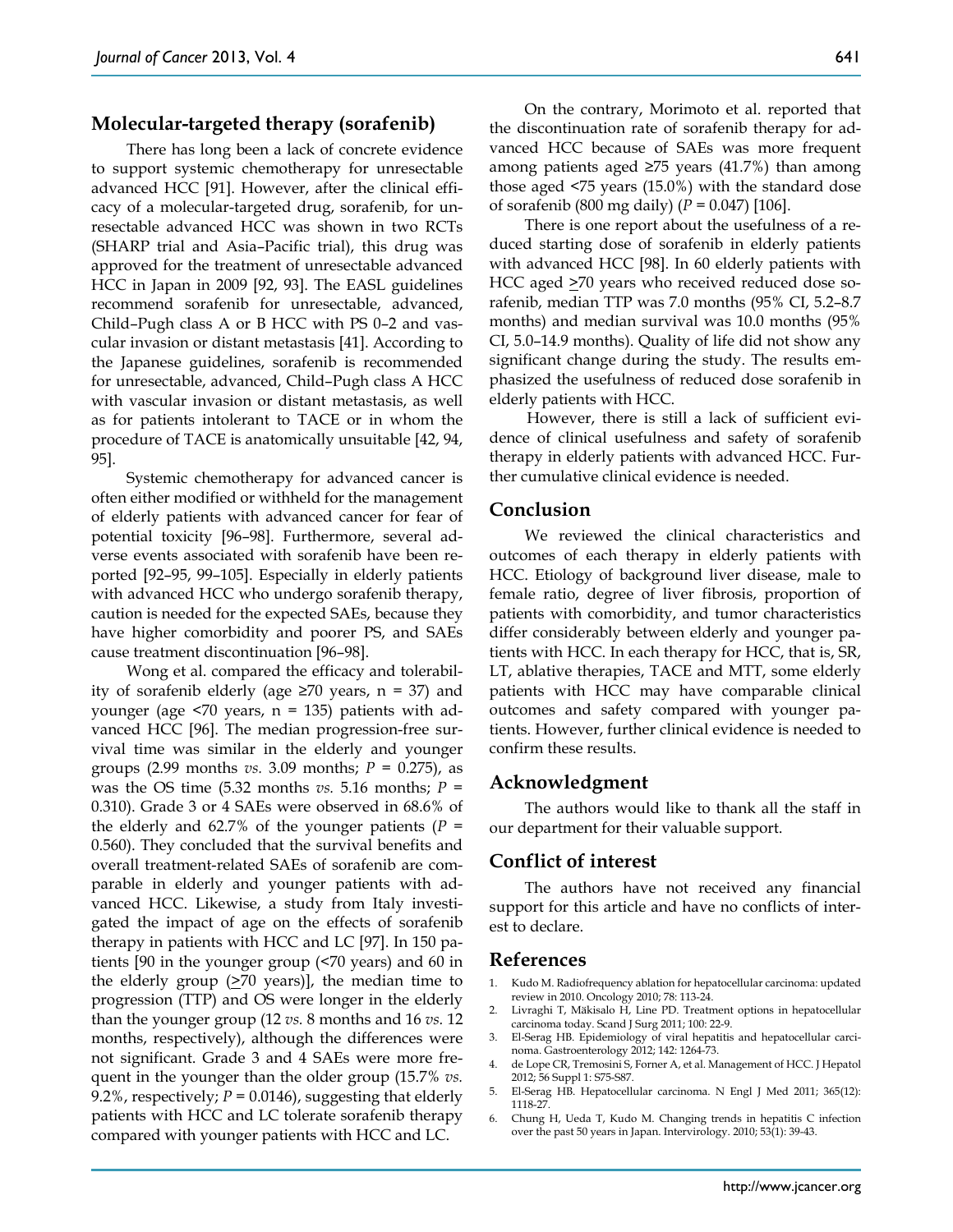- 7. Hankey BF, Ries LA, Kosary CL,et al. Partitioning linear trends in age-adjusted rates. Cancer Causes Control 2000; 11: 31-35.
- 8. [Internet] Ministry of Health. Labour and Welfare. Abridged life tables for Japan 2006. http://www.mhlw.go.jp/english/database/db-hw/ lifetb06/index.html.
- 9. Cho SJ, Yoon JH, Hwang SS, et al. Do young hepatocellular carcinoma patients with relatively good liver function have poorer outcomes than elderly patients? J Gastroenterol Hepatol 2007; 22: 1226-1231.
- 10. Asahina Y, Tsuchiya K, Tamaki N, et al. Effect of aging on risk for hepatocellular carcinoma in chronic hepatitis C virus infection. Hepatology 2010; 52: 518-527.
- 11. Kiyosawa K, Tanaka E. Characteristics of hepatocellular carcinoma in Japan. Oncology 2002; 62 Suppl 1: 5-7.
- 12. Ikai I, Arii S, Okazaki M, et al: The Liver Cancer Study Group of Japan, Kyoto, Japan. Report of the 17th Nationwide Follow-up Survey of Primary Liver Cancer in Japan. Hepatol Res 2007; 37: 676-691.
- 13. Nordenstedt H, White DL, El-Serag HB. The changing pattern of epidemiology in hepatocellular carcinoma. Dig Liver Dis. 2010; 42 Suppl 3: S206-S214.
- 14. Cohen MJ, Bloom AI, Barak O, et al. Trans-arterial chemo-embolization is safe and effective for very elderly patients with hepatocellular carcinoma. World J Gastroenterol. 2013; 19(16): 2521-8.
- 15. Llovet JM, Burroughs A, Bruix J. Hepatocellular carcinoma. Lancet 2003; 362(9399): 1907-17.
- 16. Rahbari NN, Mehrabi A, Mollberg NM, et al. Hepatocellular carcinoma: current management and perspectives for the future. Ann Surg 2011; 253(3): 453-69.
- 17. Tanaka J, Kumagai J, Katayama K, et al. Sex- and age-specific carriers of hepatitis B and C viruses in Japan estimated by the prevalence in the 3,485,648 first-time blood donors during 1995-2000. Intervirology. 2004; 47(1): 32-40.
- 18. Wyles DL. Antiviral resistance and the future landscape of hepatitis C virus infection therapy. J Infect Dis. 2013; 207 Suppl 1: S33-9.
- 19. Cobb B, Pockros PJ, Vilchez RA, et al. HCV RNA viral load assessments in the era of direct-acting antivirals. Am J Gastroenterol. 2013; 108(4): 471-5.
- 20. Asselah T, Marcellin P. Interferon free therapy with direct acting antivirals for HCV. Liver Int. 2013; 33 Suppl 1: 93-104.
- 21. Nishikawa H, Osaki Y, Iguchi E, et al. Percutaneous radiofrequency ablation for hepatocellular carcinoma: clinical outcome and safety in elderly patients. J Gastrointestin Liver Dis 2012; 21(4): 397-405.
- 22. Takahashi H, Mizuta T, Kawazoe S, et al. Efficacy and safety of radiofrequency ablation for elderly hepatocellular carcinoma patients. Hepatol Res. 2010; 40(10): 997-1005.
- 23. Kao WY, Chiou YY, Hung HH, et al. Younger hepatocellular carcinoma patients have better prognosis after percutaneous radiofrequency ablation therapy. J Clin Gastroenterol. 2012; 46(1): 62-70.
- 24. Kondo K, Chijiiwa K, Funagayama M, et al. Hepatic resection is justified for elderly patients with hepatocellular carcinoma. World J Surg. 2008; 32(10): 2223-9.
- 25. Huang J, Li BK, Chen GH, et al. Long-term outcomes and prognostic factors of elderly patients with hepatocellular carcinoma undergoing hepatectomy. J Gastrointest Surg. 2009; 13(9): 1627-35.
- 26. Su CW, Lei HJ, Chau GY, et al. The effect of age on the long-term prognosis of patients with hepatocellular carcinoma after resection surgery: a propensity score matching analysis. Arch Surg. 2012; 147(2): 137-44
- 27. Poon RT, Fan ST, Lo CM, et al. Hepatocellular carcinoma in the elderly: results of surgical and nonsurgical management. Am J Gastroenterol. 1999; 94(9): 2460-6.
- 28. Yeh CN, Lee WC, Jeng LB, et al. Hepatic resection for hepatocellular carcinoma in elderly patients. Hepatogastroenterology. 2004; 51(55): 219-23.
- 29. Nishikawa H, Arimoto A, Wakasa T, et al. Surgical resection for hepatocellular carcinoma: clinical outcomes and safety in elderly patients. Eur J Gastroenterol Hepatol. 2013; [Epub ahead of print]
- 30. Zhou L, Rui JA, Wang SB, et al. Clinicopathological features, post-surgical survival and prognostic indicators of elderly patients with hepatocellular carcinoma. Eur J Surg Oncol. 2006; 32(7): 767-72.
- 31. Reddy SK, Barbas AS, Turley RS, et al. Major liver resection in elderly patients: a multi-institutional analysis. J Am Coll Surg. 2011; 212(5): 787-95.
- 32. Mirici-Cappa F, Gramenzi A, Santi V, et al; Italian Liver Cancer Group. Treatments for hepatocellular carcinoma in elderly patients are as effective as in younger patients: a 20-year multicentre experience. Gut. 2010; 59(3): 387-96.
- 33. Takenaka K, Shimada M, Higashi H, et al. Liver resection for hepatocellular carcinoma in the elderly. Arch Surg. 1994; 129(8): 846-50.
- 34. Tsujita E, Utsunomiya T, Ohta M, et al. Outcome of repeat hepatectomy in patients with hepatocellular carcinoma aged 75 years and older. Surgery. 2010; 147(5): 696-703.
- 35. Earle CC, Venditti LN, Neumann PJ, et al. Who gets chemotherapy for metastatic lung cancer? Chest. 2000; 117: 1239-1246.
- 36. Mazzaferro V, Regalia E, Doci R, et al. Liver transplantation for the treatment of small hepatocellular carcinomas in patients with cirrhosis. N Engl J Med 1996; 334(11): 693-9.
- 37. Zhou WP, Lai EC, Li AJ, et al. A prospective, randomized, controlled trial of preoperative transarterial chemoembolization for resectable large hepatocellular carcinoma. Ann Surg 2009; 249(2): 195-202. 38. Nishikawa H, Arimoto A, Wakasa T, et al. Effect of transcatheter arterial chemoembolization prior to surgical resection for hepatocellular carcinoma. Int J Oncol 2013; 42(1): 151-60.
- 39. Nishikawa H, Osaki Y, Iguchi E, et al. Percutaneous radiofrequency ablation therapy for recurrent hepatocellular carcinoma. Anticancer Res 2012; 32(11): 5059-65.
- 40. Nishikawa H, Osaki Y, Kita R, et al. Transcatheter arterial infusion chemotherapy prior to radiofrequency thermal ablation for single hepatocellular carcinoma reduces the risk of intrahepatic distant recurrence. Int J Oncol 2012; 41(3): 903-9.
- 41. European Association For The Study Of The Liver; European Organisation For Research And Treatment Of Cancer. EASL-EORTC clinical practice guidelines: management of hepatocellular carcinoma. J Hepatol 2012; 56(4): 908-43.
- 42. Kudo M, Izumi N, Kokudo N, et al; HCC Expert Panel of Japan Society of Hepatology. Management of hepatocellular carcinoma in Japan: Consensus-Based Clinical Practice Guidelines proposed by the Japan Society of Hepatology (JSH) 2010 updated version. Dig Dis 2011; 29(3): 339-64.
- 43. Honda T, Miyaaki H, Ichikawa T, et al. Clinical characteristics of hepatocellular carcinoma in elderly patients. Oncol Lett. 2011; 2(5): 851-854.
- 44. Yau T, Yao TJ, Chan P, et al. The outcomes of elderly patients with hepatocellular carcinoma treated with transarterial chemoembolization. Cancer. 2009; 115(23): 5507-15.
- 45. El-Serag HB, Rudolph KL. Hepatocellular carcinoma: epidemiology and molecular carcinogenesis. Gastroenterology. 2007; 132(7): 2557-76.
- 46. Miki D, Aikata H, Uka K, et al. Clinicopathological features of elderly patients with hepatitis C virus-related hepatocellular carcinoma. J Gastroenterol. 2008; 43(7): 550-7.
- 47. Oishi K, Itamoto T, Kobayashi T, et al. Hepatectomy for hepatocellular carcinoma in elderly patients aged 75 years or more. J Gastrointest Surg. 2009; 13(4): 695-701.
- 48. Ascha MS, Hanouneh IA, Lopez R, et al. The incidence and risk factors of hepatocellular carcinoma in patients with nonalcoholic steatohepatitis. Hepatology. 2010; 51(6): 1972-8.
- Yasui K, Hashimoto E, Tokushige K, et al; The Japan NASH Study Group. Clinical and pathological progression of non-alcoholic steatohepatitis to hepatocellular carcinoma. Hepatol Res. 2012; 42(8): 767-773.
- 50. Neuschwander-Tetri BA, Caldwell SH. Nonalcoholic steatohepatitis: summary of an AASLD Single Topic Conference. Hepatology. 2003; 37(5): 1202-19.
- 51. Isokawa O, Suda T, Aoyagi Y, et al. Reduction of telomeric repeats as a possible predictor for development of hepatocellular carcinoma: convenient evaluation by slot-blot analysis. Hepatology. 1999; 30(2): 408-12.
- 52. Ahuja N, Li Q, Mohan AL, et al. Aging and DNA methylation in colorectal mucosa and cancer. Hepatol Res. 2012; 42(8): 767-773.
- 53. Cescon M, Grazi GL, Del Gaudio M, et al. Outcome of right hepatectomies in patients older than 70 years. Arch Surg. 2003; 138(5): 547-52.
- 54. Shirabe K, Kajiyama K, Harimoto N, et al. Early outcome following hepatic resection in patients older than 80 years of age. World J Surg. 2009; 33(9): 1927-32.
- 55. Kaibori M, Matsui K, Ishizaki M, et al. Hepatic resection for hepatocellular carcinoma in the elderly. J Surg Oncol. 2009; 99(3): 154-60.
- 56. Nishikawa H, Osaki Y, Iguchi E, et al. The effect of long-term supplementation with branched-chain amino acid granules in patients with hepatitis C virus-related hepatocellular carcinoma after radiofrequency thermal ablation. J Clin Gastroenterol. 2013; 47(4): 359-66.
- 57. Mazzaferro V, Romito R, Schiavo M, et al; HCC Italian Task Force. Prevention of hepatocellular carcinoma recurrence with alpha-interferon after liver resection in HCV cirrhosis. Hepatology. 2006; 44(6): 1543-54.
- 58. Makuuchi M, Sano K. The surgical approach to HCC: our progress and results in Japan. Liver Transpl 2004; 10(2 Suppl 1): S46-52.
- 59. Ishizawa T, Mise Y, Aoki T, et al. Surgical technique: new advances for expanding indications and increasing safety in liver resection for HCC: the Eastern perspective. J Hepatobiliary Pancreat Sci. 2010; 17(4): 389-93.